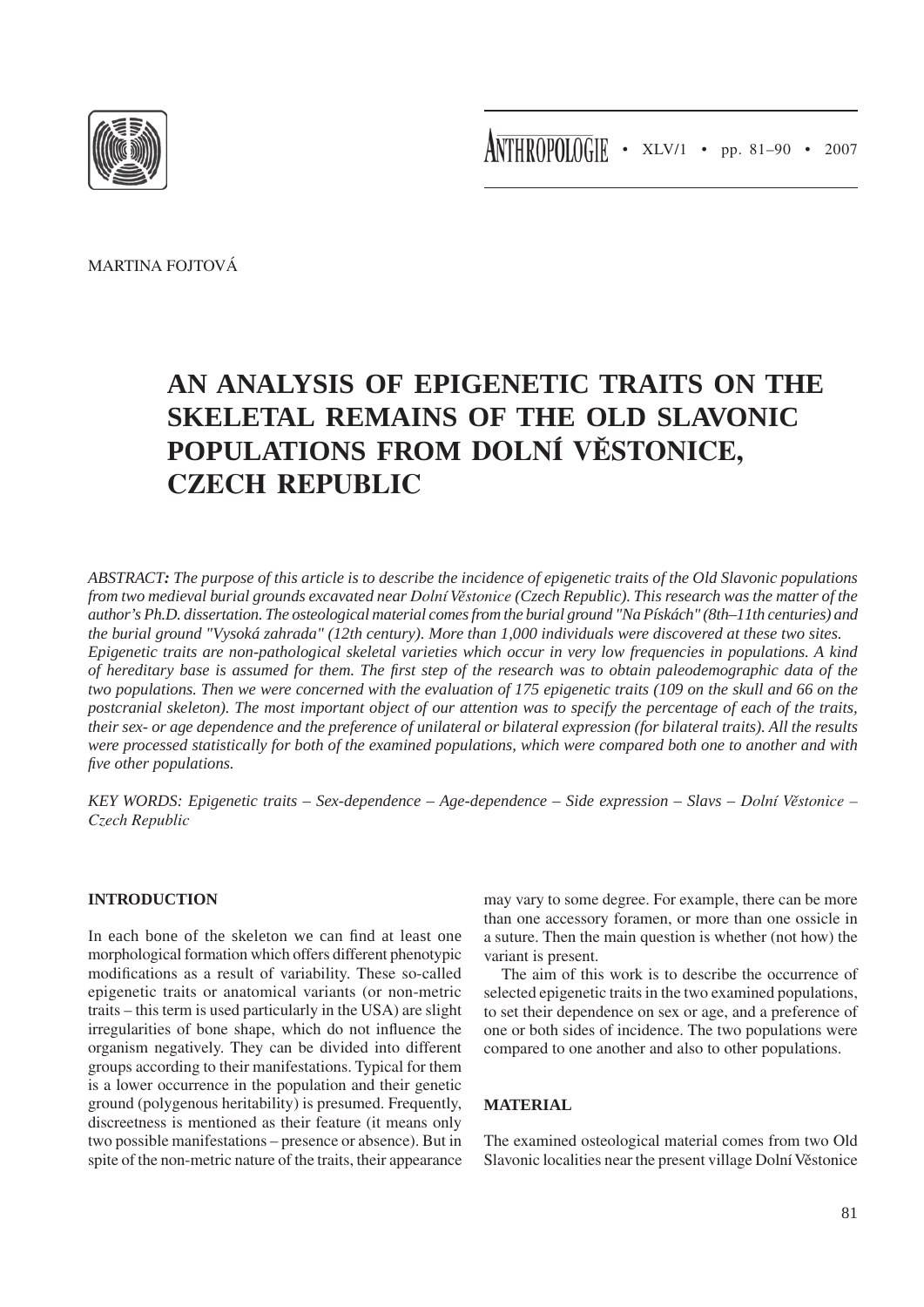

FIGURE 1. The position of the localities in the Czech Republic.

in the Czech Republic, near the Austrian border (*Figure 1*). The larger of them, called Na Pískách ("On the Sands"), is dated back to the 8th–11th centuries, the smaller one, called Vysoká zahrada ("High Garden") comes from the 12th century. The localities, originally situated at the Dyje River banks, were excavated in 1946–1959. Unfortunately, the osteological material was strongly damaged by floods, very frequent in the area. From 1975–1988 the artificial water reservoirs were built there, and therefore the archaeological site is now partially inundated (*Figure 2*).

The paleodemographic analysis made in 2004 and revised in 2006 proved 893 skeletons from Na Pískách and 129 skeletons from Vysoká zahrada, thus 1022 individuals in total (Hrnčířová, Jarošová 2004, Hrnčířová, Jarošová 2005, Jarošová, Hrnčířová 2005, Hrnčířová, Jarošová 2007). As mentioned above, the state of preservation of the bones was very poor, particularly those from Na Pískách. This fact negatively influenced the final results.

#### **methods**

On this material, we studied the battery of 175 epigenetic traits, 109 of them at the skull and 66 at the postcranial skeleton; 130 of them are paired, the rest are unpaired. The complete list of evaluated traits is given in *Table 1*.

As the first step, the general percentage of incidence of each trait for both of the investigated populations was calculated, then followed the same calculation for both sexes separately. For bilateral traits, the incidence at both sides of the body was registered separately. The differences between men and women were evaluated with  $\chi^2$  test. In a similar way (with  $\chi^2$  test) the group of children was compared with the group of adults. This test should discover whether the incidence of the given trait declines with skeletal maturation or not (and vice versa). Then, for bilateral traits, the preference of unilateral or bilateral expression was examined. For each of the bilateral traits, the confidence interval (CI) for the  $p$  parameter ( $p=n/N$ , where N is the total number of individuals who bear the trait unilaterally or bilaterally, and *n* is the number of individuals with bilateral expression of the trait):



FIGURE 2. The localities in detail.

CI=p $\pm 1,96 \cdot \sqrt{p\cdot(1-p)/N}$ . To allow the calculation of the CI, it has to stand n·p>5. If the upper limit of the CI>0.95, it is confirmed that the incidence of the trait is significantly bilateral (in 5% level of significance). In an analogical way, we can compute the significance of unilateral expression of the trait (the only change in that case is that n is the number of individuals with unilateral expression of the trait).

To compare acquired results with other population samples, we used the method of Sjøvold (1973): the measure of divergence (MD) between any pair of samples is constructed by the formula MD= $(\Theta_1 - \Theta_2)^2 - (1/N_1 + 1/N_2)^2$ , where  $\Theta_1$  and  $\Theta_2$  are angular transformations of each value of incidence of the given trait for the two compared populations according to the formula  $\Theta = \arcsin(1-2p)$ in order to stabilize the variance of p.  $N_1$  and  $N_2$  are the numbers of observations from which the incidences were calculated. All measures of divergence for each compared pair of populations are summed and the sum is divided by the number of compared variants to obtain a measure mean of divergence (MMD). At the end, all MMDs form a matrix, from which it is possible (using cluster analysis) to make a graph of distances among populations.

For all the statistical calculations we used software MS Excel 2003 and Statistica 7.0 for Windows.

#### **RESULTS AND DISCUSSION**

It is not possible to show here all the results for the 175 investigated traits. Briefly, we made a graph of its side occurrence, sex- and age-dependence for each trait. For bilateral epigenetic traits, the occurrences on each side of the body were registered separately. Complete results are to be found in the Ph.D. dissertation of the author (Hrnčířová 2007).

The sex- and age dependent traits from both localities are summed up in *Table 2*. We can see that the agedependent traits are always much more numerous than the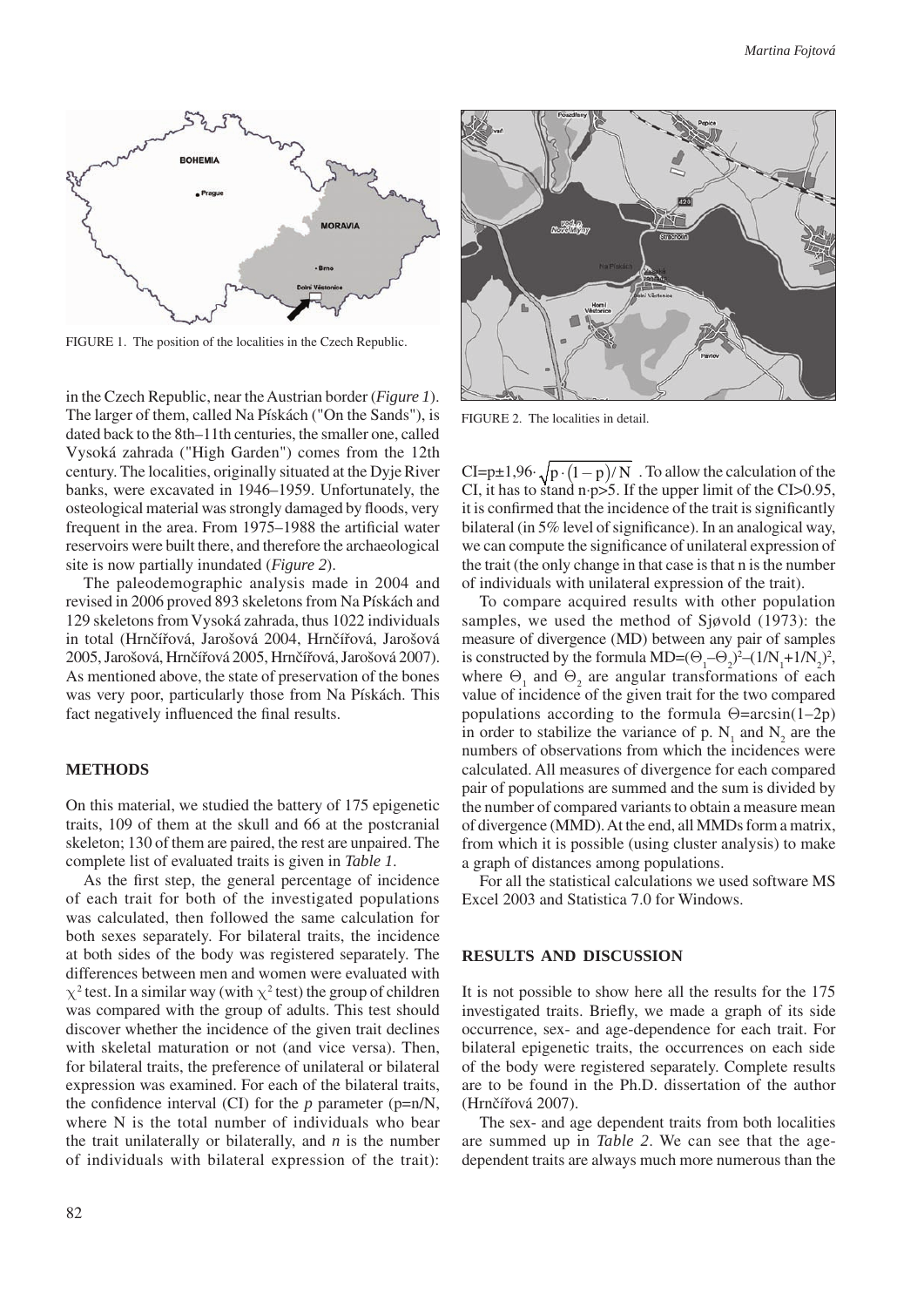# TABLE 1. Occurrence of used epigenetic traits for compared populations (%).

|                                      | Na Pískách       | Vysoká zahrada   | Budyně           | Mikulčice      | Pohansko         | Virt | Franzhausen      |
|--------------------------------------|------------------|------------------|------------------|----------------|------------------|------|------------------|
| sutura metopica                      | 9.57             | 10.5             | 7.9              | 7.7            | 5.34             | 5.8  | 8.54             |
| sutura supranasalis                  | 35.1             | 52.8             |                  | 61.1           |                  |      | 20.3             |
| fissura metopica                     | $\overline{0}$   | $\overline{0}$   |                  | 1.5            |                  |      |                  |
| ossiculum metopicum                  | $\overline{0}$   | $\boldsymbol{0}$ |                  | $\mathbf{0}$   |                  |      |                  |
| sutura parametopica                  | $\overline{0}$   | $\overline{0}$   |                  | 0              |                  |      |                  |
| lophus frontalis                     | 6.41             | 13.4             |                  |                |                  |      | 42               |
| lingula frontoparietalis             | 28.3             | 14.8             |                  |                |                  |      | 9.74             |
| sulcus frontalis                     | 7.48             | 10.4             |                  | 34.6           |                  |      |                  |
| foramen frontale                     | 15.2             | 13.3             |                  | 20.5           | 12.7             | 22.3 | 22.8             |
| incisura frontalis                   | 82.6             | 80.5             |                  | 79.6           | 81.1             |      |                  |
| foramen frontale multiplex           | 0.9              | 2.34             |                  |                |                  |      | 1.7              |
| incisura frontalis multiplex         | 1.5              | 1.56             |                  |                |                  |      | 24.1             |
| foramen supraorbitale                | 63.2             | 48               |                  | 3.5            | 55.8             | 11   | 11.7             |
| incisura supraorbitalis              | 0.66             | 3.2              |                  | 0.4            | 3.77             |      |                  |
| foramen supraorbitale multiplex      | $\boldsymbol{0}$ | 6.4              |                  |                | $\overline{0}$   |      | 1.14             |
| foramen supraorbitale absens         | 35.9             | 40.8             |                  |                | 40.4             |      |                  |
| spina trochlearis                    | 6.72             | 7.5              |                  | 15.5           | 10.2             |      | 5.29             |
| ossicula suturae coronalis           | 8.05             | 15.8             | 14.4             | 1.2            |                  | 2.6  | 0.33             |
| ossiculum suturae sagittalis         | 8.74             | 10.8             | 10               | 7.2            |                  |      | 7.69             |
| ossiculum bregmaticum                | 0.41             | 1.56             | 0.3              | 0.5            | 1.05             | 0    | 0.25             |
| os praeinterparietale                | 5.56             | 2.9              |                  |                |                  |      | 4.08             |
| ossiculum incisurae parietalis       | 7.84             | 7.84             | 9.7              | 7.8            |                  | 6.7  | 14.3             |
| os parietale partitum                | $\boldsymbol{0}$ | $\boldsymbol{0}$ |                  | $\overline{0}$ | $\overline{0}$   |      | $\overline{0}$   |
| lingula parietofrontalis             | 30.1             | 14.5             |                  |                |                  |      | 10.9             |
| foramen parietale absens             | 53.8             | 45.4             |                  | 58.1           | 72.3             | 61   | 50.4             |
| foramen parietale inferior           | 2.4              | $\mathbf{0}$     |                  | 0              |                  |      |                  |
| depressio biparietalis circumscripta | $\theta$         | 2.82             |                  | 0              |                  |      |                  |
| depressio interparietalis            | 4.49             | 5.88             |                  |                |                  |      | 19.4             |
| processus interparietalis            | 6.26             | 1.45             | 7.7              | 1.7            |                  |      |                  |
| os lambdae                           | 8.21             | 4.41             | 19.5             | 20.2           |                  | 17.2 | 14.2             |
| os apicis                            | 4.31             | 4.41             |                  |                |                  |      | 8.25             |
| ossicula suturae lambdoideae         | 75.6             | 73               | 61.8             | 65.6           | 58.4             | 38.7 | 60.7             |
| os Incae completum                   | $\boldsymbol{0}$ | 0                | $\mathbf{0}$     | 1.2            | 1.13             |      | $\boldsymbol{0}$ |
| os Incae bipartitum                  | $\boldsymbol{0}$ | 0                | $\boldsymbol{0}$ |                | $\boldsymbol{0}$ |      |                  |
| os Incae tripartitum                 | $\overline{0}$   | $\boldsymbol{0}$ | $\boldsymbol{0}$ |                | 0.56             |      |                  |
| os Incae multipartitum               | 0.21             | 0                | $\overline{0}$   |                | 0.56             |      |                  |
| os Incae incompletum                 | 1.28             | 1.35             | 1.8              |                | $\mathbf{0}$     |      | 0.2              |
| sutura mendosa                       | 6.37             | 21               | 4.3              | 1.6            | 6.08             |      | 23.9             |
| os asterii                           | 4.46             | 3.19             | 30.2             | 5.5            | 5.3              | 7.4  | 11.9             |
| ossiculum occipitomastoideum         | 3.33             | 3.3              | 18.3             |                |                  |      | 3.08             |
| processus retromastoideus            | 23.5             | 41.8             |                  | 4.3            |                  |      | 2.31             |
| torus occipitalis                    | 7.03             | 24.3             |                  | 11.1           |                  |      | 28.9             |
| foramen occipitale                   | 33.6             | 30.1             |                  | 12.6           |                  |      |                  |
| facies condylaris bipartita          | 16.6             | 4.71             |                  | 3.3            |                  | 7.8  | 0.86             |
| processus paracondylaris             | 41.6             | 66.1             |                  | 1.5            |                  |      | 4.82             |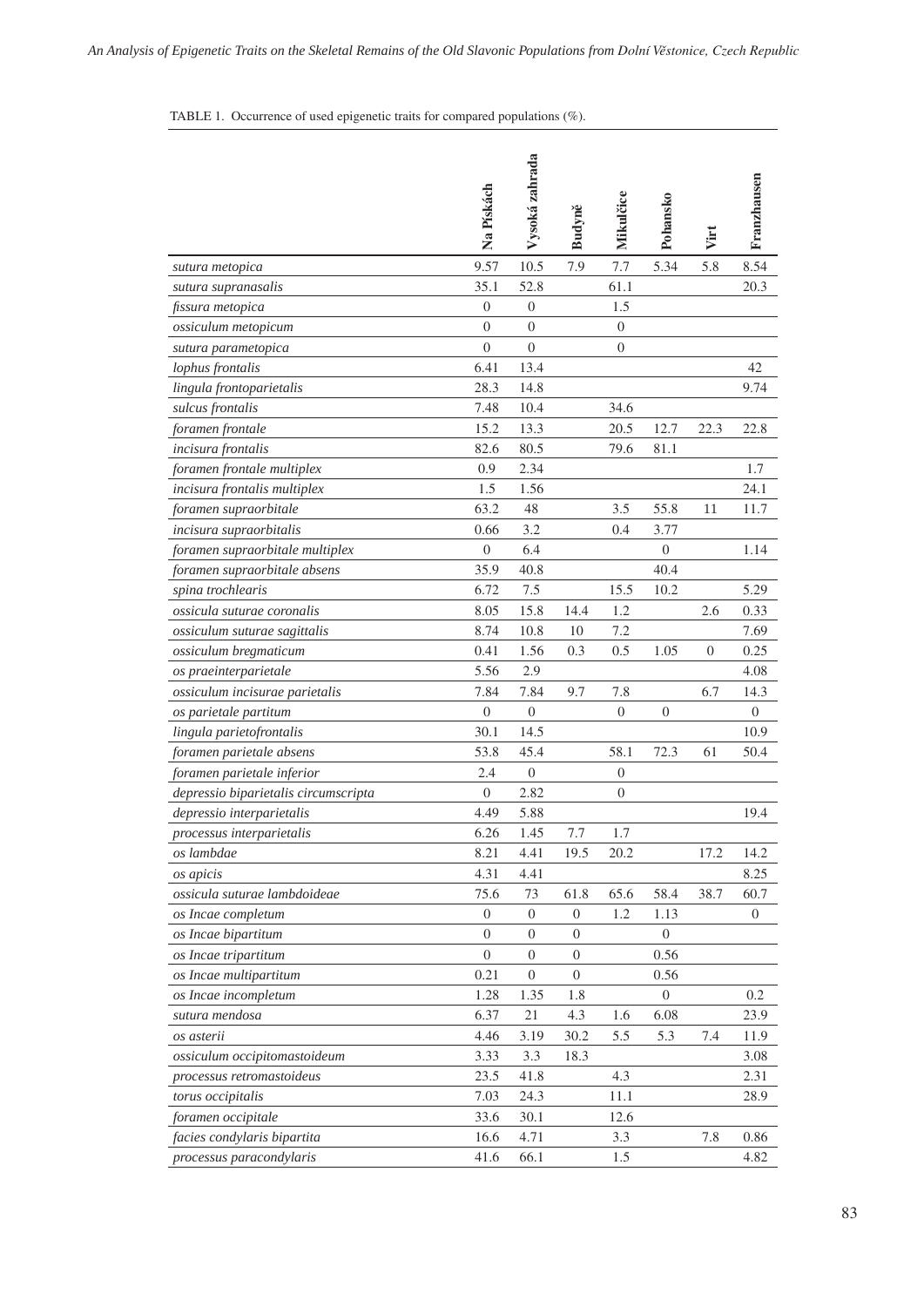TABLE 1. Occurrence of used epigenetic traits for compared populations (%) (continued).

|                                           | Na Pískách       | Vysoká zahrada   | Budyně | Mikulčice        | Pohansko         | Virt           | Franzhausen    |
|-------------------------------------------|------------------|------------------|--------|------------------|------------------|----------------|----------------|
| tuberculum praecondylare                  | 79.7             | 60.2             |        | 3.2              |                  | $\overline{0}$ | 5.58           |
| condylus tertius                          | 0.44             | $\overline{0}$   |        |                  |                  |                | 0.41           |
| tuberculum pharyngeum                     | 75.2             | 91.8             |        | 71.9             |                  |                | 62.3           |
| fossa pharyngea                           | 1.72             | $\theta$         |        | 23.8             |                  |                | 2.01           |
| fossa praepharyngea                       | 23.7             | 28.6             |        |                  |                  |                | 25.1           |
| foramen hypoglossale partitum             | 13.4             | 13.7             |        | 15.3             |                  | 14             | 17.3           |
| foramen hypoglossale partitum incompletum | 7.37             | 8.6              |        |                  |                  |                | 11.7           |
| squama temporalis partialis               | $\overline{0}$   | $\overline{0}$   |        | 1                |                  |                |                |
| ossiculum suturae squamosae               | 1.47             | 1.11             | 7.1    | 1.2              |                  |                | 5.83           |
| processus parietalis squamae temporalis   | 3.65             | 2.3              |        | 1.4              |                  |                |                |
| foramen squamae superior                  | 1.92             | 2.44             |        | 1.6              |                  |                |                |
| sutura supramastoidea                     | 13.4             | 33.1             |        |                  |                  |                | 12.6           |
| sutura squamomastoidea                    | 11               | 33.1             |        | 10.2             |                  |                | 26.2           |
| processus mastoideus bipartitus           | 3.02             | 22.2             |        | 2.8              |                  |                | 15.6           |
| foramen mastoideum intrasuturam           | 37.4             | 52.7             |        | 38.6             |                  |                | 55.1           |
| foramen mastoideum extrasuturam           | 58.2             | 46               |        | 58               |                  | 52.1           | 34.5           |
| foramen mastoideum accesorium             | 51.2             | 51.8             |        |                  |                  |                | 4.48           |
| foramen mastoideum absens                 | 4.09             | $\boldsymbol{0}$ |        |                  |                  | 35.9           |                |
| foramen tympanicum                        | 19.1             | 11.9             |        | 9.5              |                  | 19.2           | 15.6           |
| torus acusticus                           | 1.84             | 1.46             |        | 13               |                  | 6.2            | 19.1           |
| spina suprameatica                        | 51.4             | 59.9             |        | 41.9             |                  |                | 67.3           |
| processus postglenoidalis                 | 82               | 79.4             |        |                  |                  |                | 64.7           |
| canalis opticus partitus                  | 0.68             | $\mathbf{0}$     |        | 0.5              |                  |                | 2.78           |
| foramen ovale apertum                     | 0.53             | $\overline{0}$   |        | 1.9              |                  |                | 3.41           |
| foramen ovale cum spina                   | 3.4              | 1.47             |        |                  |                  |                | 12.3           |
| foramen ovale partitum                    | 0.78             | $\overline{0}$   |        | 1.4              |                  |                | 3.06           |
| foramen spinosum apertum                  | 18.2             | 10.7             |        | 22.2             |                  | 26.9           | 19.3           |
| foramen ovale et spinosum confluens       | 2.06             | $\boldsymbol{0}$ |        | 1.5              |                  | 2.4            | 1.89           |
| foramen Vesalii                           | 42.2             | 30.1             |        | 10.9             |                  |                | 28.5           |
| stenokrotaphia                            | $\boldsymbol{0}$ | $\boldsymbol{0}$ | 1.2    |                  |                  | 2.8            | 1.48           |
| os epiptericum                            | 9.76             | 11.1             | 21.4   | 14.5             | 16.1             | 5.6            | 12.2           |
| sutura frontotemporalis                   | $\boldsymbol{0}$ | $\mathbf{0}$     |        | 1                |                  |                | 0.74           |
| processus frontalis ossis temporalis      | 0.42             | $\boldsymbol{0}$ | 3.7    | 3.7              |                  |                |                |
| processus temporalis ossis frontalis      | 0.36             | $\mathbf{0}$     | 0.3    | 1.2              |                  |                |                |
| processus parietalis ossis sphenoidalis   | 16.2             | 16.7             | 14.1   | 14.9             |                  |                |                |
| ossiculum internasale                     | 1.16             | $\boldsymbol{0}$ |        | $\boldsymbol{0}$ |                  |                |                |
| foramen nasale absens                     | 8.66             | 14.3             |        | 8.5              |                  |                |                |
| os zygomaticum partitum                   | $\overline{0}$   | $\boldsymbol{0}$ |        | 0.8              | $\boldsymbol{0}$ |                | $\overline{0}$ |
| os japonicum partiale                     | $\overline{0}$   | $\boldsymbol{0}$ |        |                  |                  |                | 0.29           |
| processus marginalis                      | 49.1             | 55.3             |        | 53.9             |                  |                | 74.2           |
| foramen zygomaticofaciale multiplex       | 39.5             | 42.7             |        |                  | 34.8             | 32.5           | 33.1           |
| foramen zygomaticofaciale absens          | 12.6             | 18.4             |        | 6.1              | 16.3             | 14.9           | 20             |
| sutura infraorbitalis                     | 49.2             | 48.9             |        | 64.9             |                  |                | 39.1           |
| foramen infraorbitale partitum            | 1.12             | 1.75             |        | 4.1              |                  |                |                |
| foramen infraorbitale multiplex           | 8.94             | 14.3             |        |                  | 5.02             | 3.6            | 9.62           |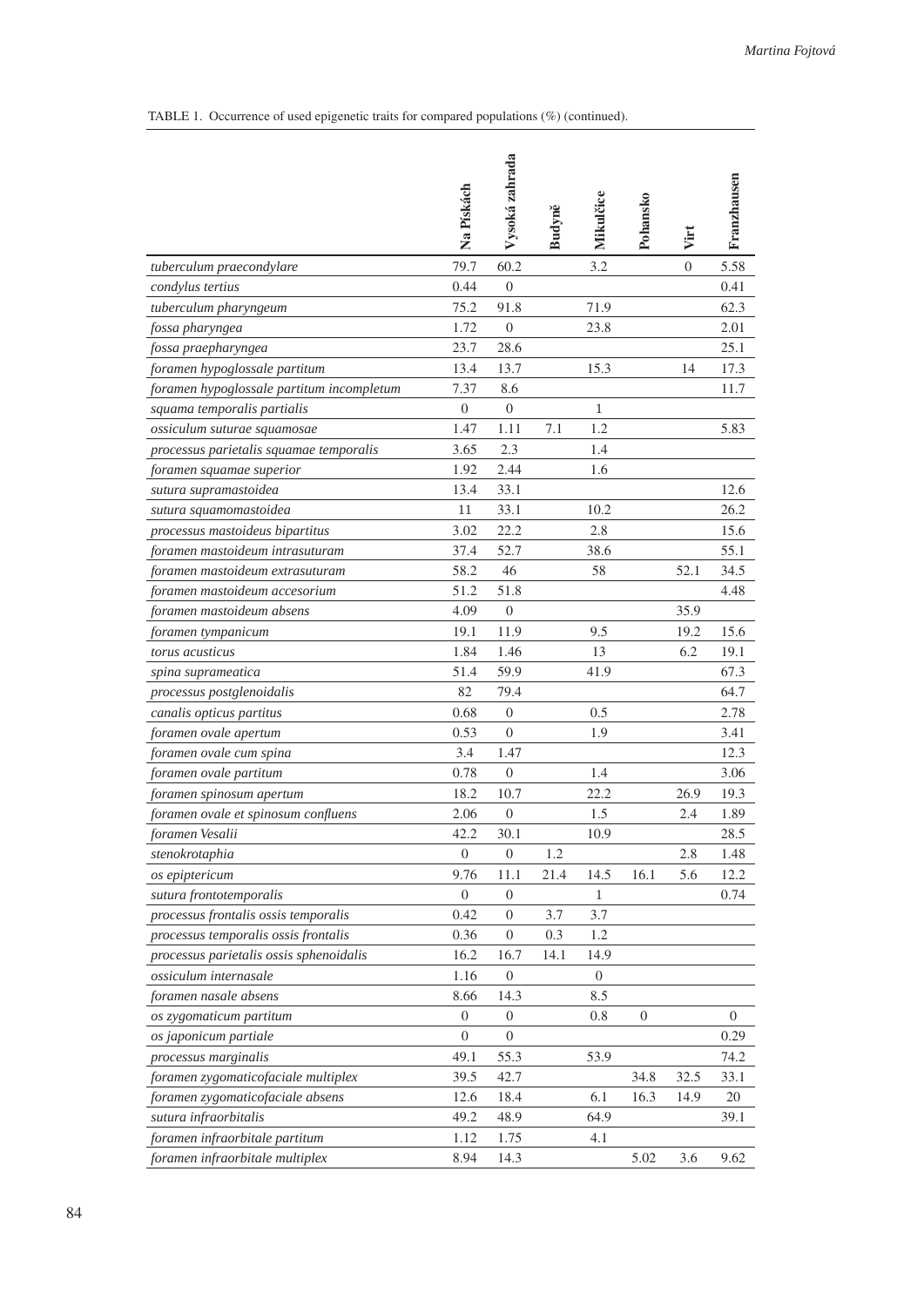TABLE 1. Occurrence of used epigenetic traits for compared populations (%) (continued).

|                                               | Na Pískách       | Vysoká zahrada   | Budyně | Mikulčice      | Pohansko       | Virt | Franzhausen |
|-----------------------------------------------|------------------|------------------|--------|----------------|----------------|------|-------------|
| foramen infraorbitale absens                  | $\overline{0}$   | $\overline{0}$   |        | $\theta$       | $\overline{0}$ |      |             |
| forma anthropina                              | 62.9             | 75               |        |                | 84.5           |      | 65.7        |
| forma infantilis                              | 27.3             | 13.5             |        |                | 1.86           |      | 22.6        |
| fossa praenasalis                             | 9.85             | 11.5             |        |                | 13.7           |      | 9.85        |
| sulcus praenasalis                            | $\boldsymbol{0}$ | $\overline{0}$   |        |                | $\overline{0}$ |      | 2.19        |
| sutura incisiva                               | 27.9             | 21.8             |        | 36.5           |                |      | 1.32        |
| sutura incisiva partialis                     | 44.9             | 32.7             |        |                |                |      | 66.5        |
| ossiculum medianum palatinum anterior         | $\boldsymbol{0}$ | $\mathbf{0}$     |        | $\overline{0}$ |                |      | $\theta$    |
| torus palatinus                               | 5.63             | 17.7             |        | 19.9           | 17.2           | 4.8  | 8.37        |
| torus maxillaris                              | $\overline{0}$   | $\mathbf{0}$     |        | 1.1            |                | 0    | 2.19        |
| ossiculum medianum palatinum posterior        | $\overline{0}$   | $\boldsymbol{0}$ |        | $\theta$       |                |      | $\theta$    |
| foramen palatinum maius multiplex             | 0.72             | $\overline{0}$   |        |                |                |      | 12          |
| foramen mentale partitum                      | 3.36             | 2.38             |        | 0.4            |                |      | 8.68        |
| foramen mentale multiplex                     | 3.33             | 3.23             |        |                | 3.77           | 7    |             |
| foramen mentale absens                        | 0.57             | $\mathbf{0}$     |        | 0.4            | 0.81           |      |             |
| foramen mandibulare accesorium                | 29.1             | 25.9             |        | 6              |                |      |             |
| foramen mylohyoideum accesorium               | 10.3             | 13               |        |                |                |      | 11.7        |
| lingula mandibulae                            | 36.3             | 57.3             |        |                |                |      | 31.2        |
| ponticulus mylohyoideus                       | 1.7              | 6.72             |        |                |                | 2.8  | 6.28        |
| assimilatio atlantis                          | 0.48             | 1.69             |        | 0.7            |                |      |             |
| facies articularis superior atlantis partita  | 32.5             | 24.1             |        | 18.2           |                |      | 3.85        |
| ponticulus atlantis lateralis                 | $\boldsymbol{0}$ | $\overline{0}$   |        | 1              |                |      | 1.85        |
| ponticulus atlantis posterior                 | 2.7              | $\theta$         |        | 4.1            |                | 9.4  | 4.79        |
| ossiculum dens axis                           | 3.26             | $\overline{0}$   |        | 0.7            |                |      |             |
| processus spinosus partitus                   | 73.1             | 87.9             |        |                |                |      | 71.3        |
| foramen processus transversi C1 partitum      | $\overline{0}$   | $\mathbf{0}$     |        | 0.9            | $\theta$       |      | 4.44        |
| foramen processus transversi C2 partitum      | $\overline{0}$   | 2.47             |        | 1.3            | $\theta$       |      | 0.52        |
| foramen processus transversi C3 partitum      | 9.52             | $\boldsymbol{0}$ |        | $\mathbf{0}$   | 0.56           |      | 1.2         |
| foramen processus transversi C4 partitum      | 27.5             | 10.9             |        | 3.8            | 7.87           |      | 8.65        |
| foramen processus transversi C5 partitum      | 45.2             | 30.9             |        | 24.6           | 24.2           |      | 28.6        |
| foramen processus transversi C6 partitum      | 64.3             | 50               |        | 56.6           | 35.4           |      | 53.9        |
| foramen processus transversi C7 partitum      | 19.2             | 9.09             |        | 12.7           | 10.7           |      | 24          |
| foramen processus transversi C1 apertum       | 0                | $\mathbf{0}$     |        | 4.6            |                |      | 7.78        |
| foramen processus transversi C2 apertum       | 0                | $\mathbf{0}$     |        | 2.5            |                |      | 4.14        |
| foramen processus transversi C3 apertum       | $\boldsymbol{0}$ | $\mathbf{0}$     |        | $\mathbf{0}$   |                |      | 1.75        |
| foramen processus transversi C4 apertum       | $\overline{0}$   | 0                |        | $\theta$       |                |      | 4           |
| foramen processus transversi C5 apertum       | $\boldsymbol{0}$ | $\mathbf{0}$     |        | $\mathbf{0}$   |                |      | 2.63        |
| foramen processus transversi C6 apertum       | $\boldsymbol{0}$ | $\mathbf{0}$     |        | 0              |                |      | 1.6         |
| foramen processus transversi C7 apertum       | 17.4             | 0                |        | 1.2            |                |      | 2.53        |
| facies articularis costalis C7                | $\boldsymbol{0}$ | 6.25             |        | 0.8            |                |      |             |
| facies articularis costalis L1                | $\boldsymbol{0}$ | 7.32             |        | $\overline{0}$ |                |      |             |
| spina bifida sacralis                         | 15.6             | 15.6             |        | 5.4            | 3.45           |      |             |
| sacralisation L5                              | $\boldsymbol{0}$ | 7.55             |        |                | 6.9            |      | 5.1         |
| lumbalisation S1                              | 25               | 20               |        |                | 3.45           |      |             |
| sacrum: facies articularis sacralis accesoria | 23.8             | 14.1             |        | 9.1            |                |      | 14.3        |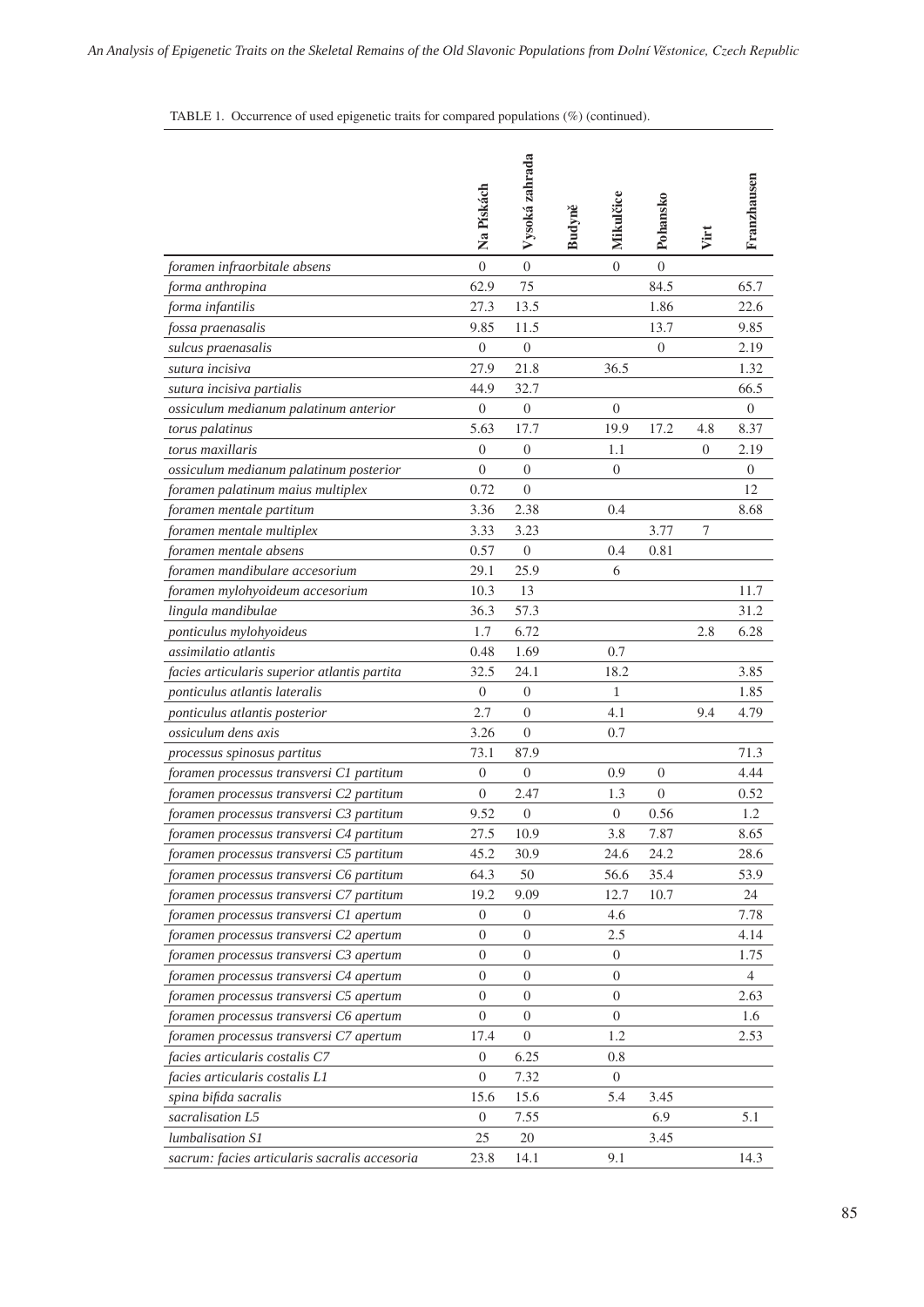Table 1. Occurrence of used epigenetic traits for compared populations (continued).

|                                                           | Na Pískách       | Vysoká zahrada   | Budyně | Mikulčice        | Pohansko | Virt | Franzhausen    |
|-----------------------------------------------------------|------------------|------------------|--------|------------------|----------|------|----------------|
| fenestratio corporis sterni                               | $\overline{0}$   | 5.88             |        | $\overline{0}$   | 7.14     |      | $\overline{0}$ |
| fenestratio manubrium sterni                              | $\overline{0}$   | $\overline{0}$   |        |                  |          |      | $\Omega$       |
| sternebrae                                                | 28.6             | $\theta$         |        |                  |          |      | 43.9           |
| symphysis of corpus with manubrium                        | $\overline{0}$   | $\Omega$         |        |                  |          |      | 3.45           |
| ossiculum acromii                                         | $\overline{0}$   | 7.35             |        | 0.9              |          |      | 25.2           |
| ossiculum coracoideum                                     | $\Omega$         | $\theta$         |        | 0                |          |      | 30.3           |
| facies articularis acromialis                             | 100              | 93.8             |        | 94.8             |          |      |                |
| facies articularis processus coracoidei                   | 54.6             | 48.7             |        | 19.8             |          |      |                |
| fossa tuberositas glenoidalis                             | 6.32             | 10.7             |        |                  |          |      | 0.75           |
| sulcus circumflexus                                       | 38               | 57.8             |        |                  |          |      | 28.2           |
| foramen suprascapulare                                    | 2.41             | 4.48             |        | 3.9              |          |      | 5.92           |
| fossa costoclavicularis                                   | 62.9             | 54.4             |        | 19.4             |          |      | 22.7           |
| foramen supratrochleare                                   | 18.2             | 10.8             |        | 15.5             | 14.9     |      | 20.6           |
| ossiculum styloideum radii                                | $\theta$         | $\overline{0}$   |        | $\overline{0}$   |          |      |                |
| facies articularis carpalis partita                       | 20.8             | 30.8             |        | 9                |          |      | $\overline{0}$ |
| ossiculum styloideum ulnae                                | $\theta$         | $\theta$         |        | $\theta$         |          |      |                |
| incisura radialis partita                                 | 3.33             | 0.9              |        | 1.4              |          |      | $\overline{0}$ |
| os coxae: facies articularis sacralis accesoria           | 20.2             | 19               |        | 7.8              |          |      | 23             |
| synostosis acetabuli incompleta                           | 0                | $\theta$         |        | $\overline{0}$   |          |      | 1.35           |
| facies lunata partita                                     | $\overline{0}$   | 1.08             |        | $\overline{0}$   |          |      |                |
| fossa faciei lunatae                                      | 18               | 17               |        | 23.7             |          |      | 29.2           |
| facies Poirei                                             | 20               | 21.7             |        | 12.1             |          |      | 14.5           |
| fossa Alleni                                              | 11.8             | 4.12             |        | 2.7              |          |      | 36.5           |
| plaque                                                    | 5.71             | 17.5             |        | 7.9              |          |      | 17.2           |
| facies equestris                                          | 23.2             | 21.4             |        | $\theta$         |          |      |                |
| fossa hypotrochanterica                                   | 43.2             | 47               |        | 8.1              |          |      | 16.7           |
| facies Charlesi                                           | 92.5             | 69.3             |        | 38               |          |      |                |
| patella multipartita                                      | $\theta$         | $\theta$         |        | $\theta$         |          |      | $\mathbf{0}$   |
| facies articularis tibiae accesoria lateralis             | 91.9             | 47.3             |        | 77.7             |          |      |                |
| facies articularis tibiae accesoria medialis              | 36.8             | 5.38             |        | 7.7              |          |      |                |
| facies articularis talaris anterior et media              | 50.8             | 43.4             |        | 44.8             |          |      | 51.8           |
| facies articularis talaris anterior et media<br>communis  | 43.3             | 54               |        | 56.9             |          |      | 40.7           |
| facies articularis talaris anterior bipartita             | 0                | $\boldsymbol{0}$ |        | 0.3              |          |      |                |
| facies articularis talaris media bipartita                | $\boldsymbol{0}$ | $\mathbf{0}$     |        | $\boldsymbol{0}$ |          |      |                |
| facies articularis talaris anterior absens                | 5.56             | 2.63             |        | 3.6              |          |      | 0.49           |
| facies articularis calcanea anterior et media             | 32.6             | 32.9             |        | 16.2             |          |      | 36.6           |
| facies articularis calcanea anterior et media<br>communis | 60.6             | 64.3             |        | 83.5             |          |      | 62             |
| facies articularis calcanea anterior absens               | 6.06             | 2.82             |        | 1.5              |          |      |                |
| facies articularis medialis talaris                       | 55.9             | 13.2             |        | 3.5              |          |      | 56.7           |
| ossiculum trigonum tali                                   | $\boldsymbol{0}$ | $\boldsymbol{0}$ |        | $\mathbf{0}$     |          |      |                |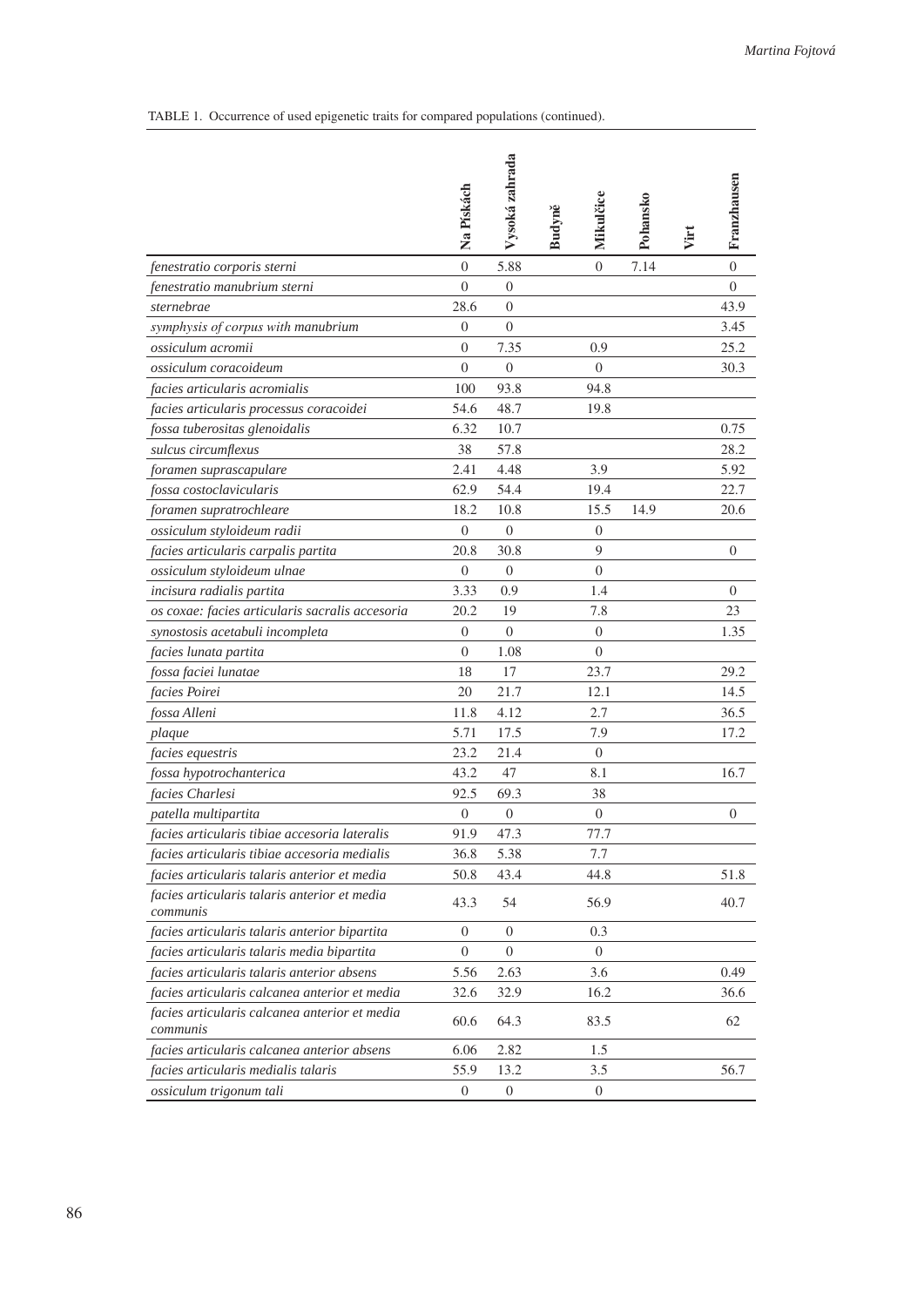|                                                 |         | Na Pískách       |         | Vysoká zahrada |
|-------------------------------------------------|---------|------------------|---------|----------------|
|                                                 | sex     | age              | sex     | age            |
| sutura supranasalis                             |         | 0.00002          |         |                |
| lingula frontoparietalis                        | 0.01125 |                  |         |                |
| sulcus frontalis                                |         | 0.03155          | 0.00603 |                |
| foramen supraorbitale                           |         | 0.04429          | 0.02823 |                |
| foramen supraorbitale absens                    |         |                  | 0.01037 |                |
| spina trochlearis                               |         | 0.03416          |         |                |
| os lambdae                                      | 0.02114 |                  |         |                |
| ossicula suturae lambdoideae                    |         | 0.01847          |         |                |
| ossicula occipitomastoidea                      |         | 0.02441          |         |                |
| processus retromastoideus                       | 0.00236 | 0.00076          |         | 0.00069        |
| torus occipitalis                               | 0.00495 | 0.00002          |         | 0.02559        |
| facies condylaris bipartita                     |         | 0.00502          |         | 0.04875        |
| tuberculum praecondylare                        | 0.01205 | $\theta$         | 0.02096 | 0.04203        |
| processus paracondylaris                        |         | 0.00052          |         | 0.00798        |
| tuberculum pharyngeum                           |         | 0                |         | 0.00403        |
| fossa praepharyngea                             |         | 0.03310          |         |                |
| foramen hypoglossale partitum incompletum       |         | 0.04865          |         |                |
| foramen squamae superior                        |         | 0.04786          |         |                |
| foramen mastoideum accesorium                   |         | 0.00631          |         |                |
| foramen tympanicum                              |         | $\theta$         |         | $\overline{0}$ |
| torus acusticus                                 | 0.01633 | 0.04440          |         |                |
| spina suprameatica                              |         | $\boldsymbol{0}$ |         | 0              |
| processus postglenoidalis                       |         | $\theta$         |         | 0              |
| foramen Vesalii                                 | 0.04280 | 0.00416          |         |                |
| processus parietalis ossis sphenoidalis         |         | 0.00221          |         |                |
| processus marginalis                            |         | 0.00050          |         |                |
| sutura infraorbitalis                           |         | 0.01270          |         |                |
| forma anthropina                                |         | $\boldsymbol{0}$ |         | 0              |
| forma infantilis                                |         | $\theta$         |         | 0              |
| fossa praenasalis                               | 0.00210 | 0.00257          |         |                |
| sutura incisiva                                 |         | $\overline{0}$   |         |                |
| foramen mentale multiplex                       | 0.02899 |                  |         |                |
| lingula mandibulae                              |         | 0.00025          |         |                |
| ossiculum dens axis                             |         | 0.03125          |         |                |
| C7: foramen processus transversi apertum        |         | 0.00635          |         |                |
| ossiculum acromii                               |         |                  |         | 0.00020        |
| sulcus circumflexus                             |         | 0.00022          | 0.0225  | 0.00012        |
| fossa costoclavicularis                         |         | 0.00075          | 0.00494 | 0.00195        |
| os coxae: facies articularis sacralis accesoria |         |                  |         | 0.01827        |
| fossa hypotrochanterica                         |         |                  | 0.01244 |                |
| facies Charlesi                                 |         |                  |         | $\overline{0}$ |
| facies articularis tibiae accesoria lateralis   |         |                  | 0.02889 |                |
| facies articularis tibiae accesoria medialis    | 0.01257 |                  |         |                |
| <b>TOTAL</b>                                    | 10      | 33               | 8       | 16             |

# TABLE 2. Sex- and age-dependent traits  $(p - parameters)$ .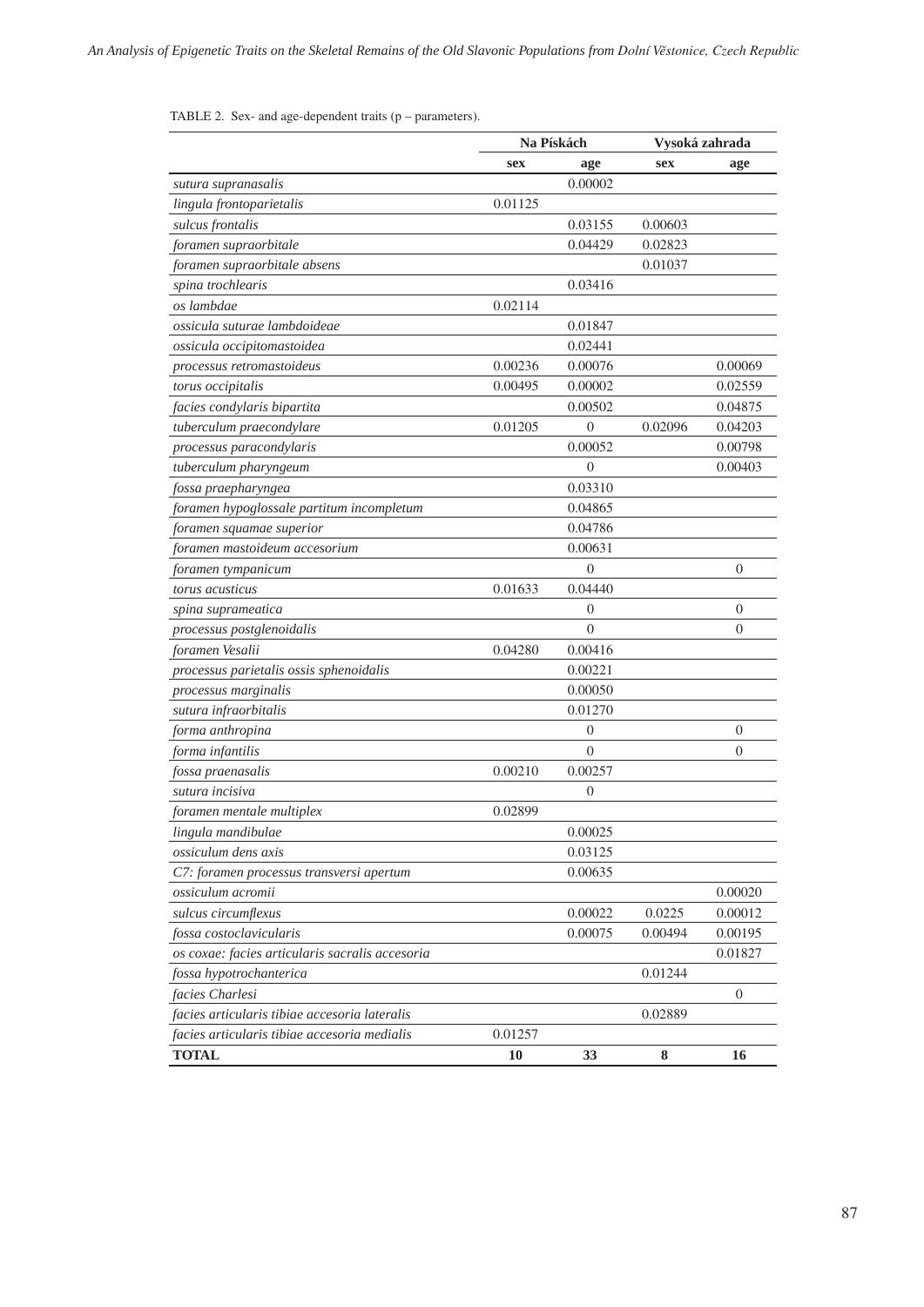|           | Na Pískách                                    | Vysoká zahrada                                         |
|-----------|-----------------------------------------------|--------------------------------------------------------|
|           |                                               | processus retromastoideus                              |
|           |                                               | tuberculum praecondylare                               |
|           |                                               | processus postglenoidalis                              |
|           |                                               | processus marginalis                                   |
|           |                                               | sutura infraorbitalis                                  |
|           |                                               | lingula mandibulae                                     |
|           |                                               | facies articularis acromialis                          |
|           |                                               | sulcus circumflexus                                    |
|           |                                               | fossa costoclavicularis                                |
|           |                                               | facies equestris                                       |
|           |                                               | fossa hypotrochanterica                                |
| symmetry  |                                               | facies Charlesi                                        |
|           |                                               | facies articularis talaris anterior et media communis  |
|           |                                               | facies articularis calcanea anterior et media communis |
|           | foramen Vesalii                               |                                                        |
|           | facies articularis superior atlantis partita  | sulcus frontalis                                       |
|           | fossa faciei lunatae                          | processus paracondylaris                               |
|           | facies articularis tibiae accesoria lateralis | foramen tympanicum                                     |
|           | facies articularis tibiae accesoria medialis  | spina suprameatica                                     |
|           | facies articularis talaris anterior et media  | facies articularis processus coracoidei                |
|           | facies articularis calcanea anterior et media |                                                        |
|           | facies articularis medialis talaris           |                                                        |
|           | foramen frontale                              |                                                        |
|           | ossiculum incisurae parietalis                |                                                        |
|           | foramen parietale inferior                    | foramen hypoglossale partitum                          |
| asymmetry | ossiculum occipitomastoideum                  | foramen processus transversi C5 partitum               |
|           | foramen hypoglossale partitum incompletum     | fossa tuberositas glenoidalis                          |
|           | foramen infraorbitale multiplex               |                                                        |
|           | foramen mentale multiplex                     |                                                        |
|           | foramen mentale partitum                      |                                                        |

Table 3. Traits preferring symmetric and asymmetric expression.

TABLE 4. List of compared populations.

|                        | Time of use       | No. of individuals | Author                              |
|------------------------|-------------------|--------------------|-------------------------------------|
| Na Pískách             | 8th–11th century  | 893                |                                     |
| Vysoká zahrada         | 12th century      | 129                |                                     |
| <b>Budyně</b>          | 17th–18th century | 716                | Velemínský 1989                     |
| Mikulčice – Kostelisko | 7th–10th century  | 456                | Velemínský 2000                     |
| Pohansko – U kostela   | 9th–10th century  | 407                | Hrnčířová 2003                      |
| <b>Virt</b>            | 7th–8th century   | 143                | Hanáková – Stloukal – Vyhnánek 1976 |
| <b>Franzhausen</b>     | Early Bronze Age  | 712                | Wiltschke-Schrotta 1988             |

sex-dependent traits, but it is evident that both sex- and age-dependency are more frequent at Na Pískách than at Vysoká zahrada. The only epigenetic variant that is both sex- and age-dependent at both localities is *tuberculum praecondylare* on the occipital bone – it occurs significantly more often in adult skeletons of male sex.

In *Table 3*, there is a list of the traits according to their preference of bi- or unilateral expression. The group of traits which occur significantly more often bilaterally is larger than the group of traits which prefer unilateral

expression and can be divided into two parts – in the first there are such traits (14 in total) whose significant bilateral expression is common for both investigated localities, in the second there are the traits whose occurrence is unique in each locality. In opposite, the traits that prefer unilateral expression are absolutely different in each locality.

*Table 4* contains the list of localities where the incidences of evaluated epigenetic traits were compared; the incidences (in %) of them can be seen in *Table 1*. *Figure 3* is the result of such comparison, in which we used all evaluated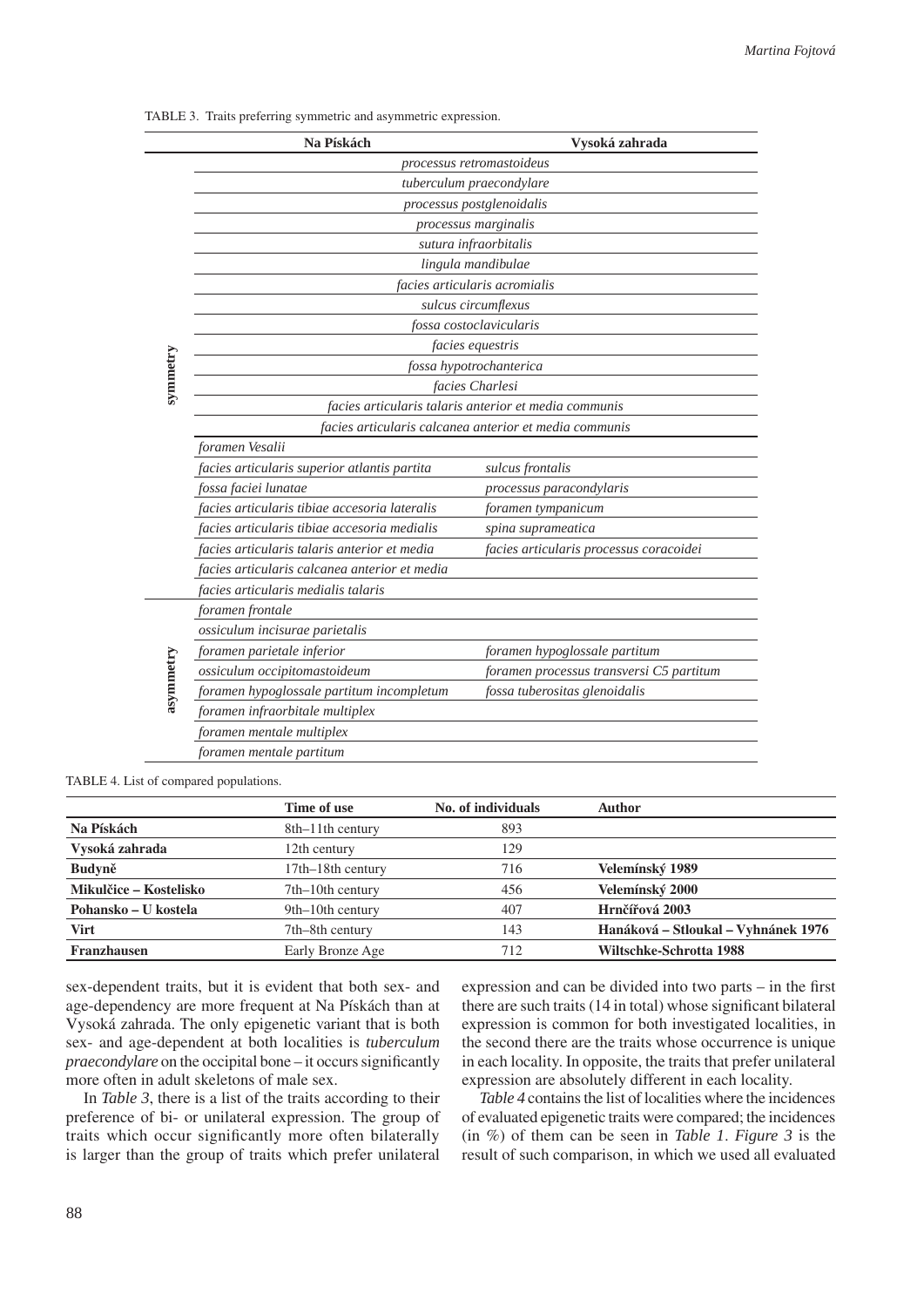

epigenetic traits. We can see there two main clusters –the first one comprises the skeletons from both localities by Dolní Věstonice, while the other the Slavonic locality Pohansko – U kostela ("At the Church") and the Moderntime ossuary from Budyně in the Czech Republic. Within this cluster, it is evident that Vysoká zahrada is close to Pohansko (both are cemeteries situated in fortified settlements around the church) and Na Pískách is close to Budyně (these are provincial burial grounds). The second main cluster contains the Slavonic–Avar necropolis at Virt in Slovakia and the Bronze Age locality Franzhausen II in Austria. These burial grounds are both older than those from Dolní Věstonice. The Slavonic Mikulčice–Kostelisko also belongs to this cluster.

To eliminate possible bias of the results with the badly preserved osteological material of the postcranial skeleton, one more dendrogram was made, for which only cranial epigenetic traits were used (*Figure 4*). It has shown some differences from the previous graph – the ossuary from Budyně "moved" from the first cluster to the second, where it made a pair with Mikulčice burial ground. Because the skeletal material from Budyně ossuary included only skulls, we believe this result is more verisimilar than the previous one. There are only Old Slavonic populations in the first main cluster now. The last question is why the Slavonic population of Mikulčice stays outside of the other, similarly dated populations. A cause of this difference can be in the fact that Mikulčice (as one of the most important centres of the Great Moravian Empire) used to be a crossroad of trade roads. This implies higher probability of interpopulation contacts and thus higher genetic diversity of people buried there.

It is also necessary to take into consideration that the results can be influenced by the observer who evaluated the epigenetic traits of the material. According to Molto (1979) or Gualdi-Russo *et al.* (1999), inter-observer error is usually significant.



FIGURE 3. Population comparison using all epigenetic traits. FIGURE 4. Population comparison using cranial epigenetic traits.

It follows from the clustering that the epigenetic variants are strongly population specific and that they vary a lot even in skeletons coming from the same time period (as are here Slavonic burial grounds), where one could expect similarities. On the other side, the oldest compared sample from Franzhausen is the least similar of all to those from Dolní Věstonice, but the difference is not too significant.

#### **CONCLUSIONS**

We performed a research in epigenetic traits at skeletons from two Old Slavonic localities by Dolní Věstonice in the Czech Republic. In the first step, the incidences of each of the 175 evaluated traits were calculated. Then the sex- and agedependencies of the traits were determined. In both samples, the age-dependent traits are more frequent than the sexdependent ones. In skeletons from Na Pískách, there are 10 sex-dependent and 33 age-dependent traits, while at Vysoká zahrada 8 sex-dependent and 16 age-dependent traits were found. The only trait which is both sex- and age-dependent for both populations is *tuberculum praecondylare*.

The following research focused on the preference of uni- or bilateral expression of the traits. It has revealed that there are 14 traits preferring symmetric expression, both at Vysoká zahrada and Na Pískách. Except this, there are of course other variants whose bilateral expression is unique for each burial site, but there is no trait whose significant asymmetry would be common for both localities.

The comparison with five other populations showed slightly different results if we used only traits on the skull or on the whole skeleton. Because of bad state of preservation of the postcranial skeletons from both burial grounds at Dolní Věstonice, we consider the comparison of only skulls to be more representative. According to the dendrogram, it is evident that the Slavonic populations (except those from Mikulčice–Kostelisko) are quite similar to one another,